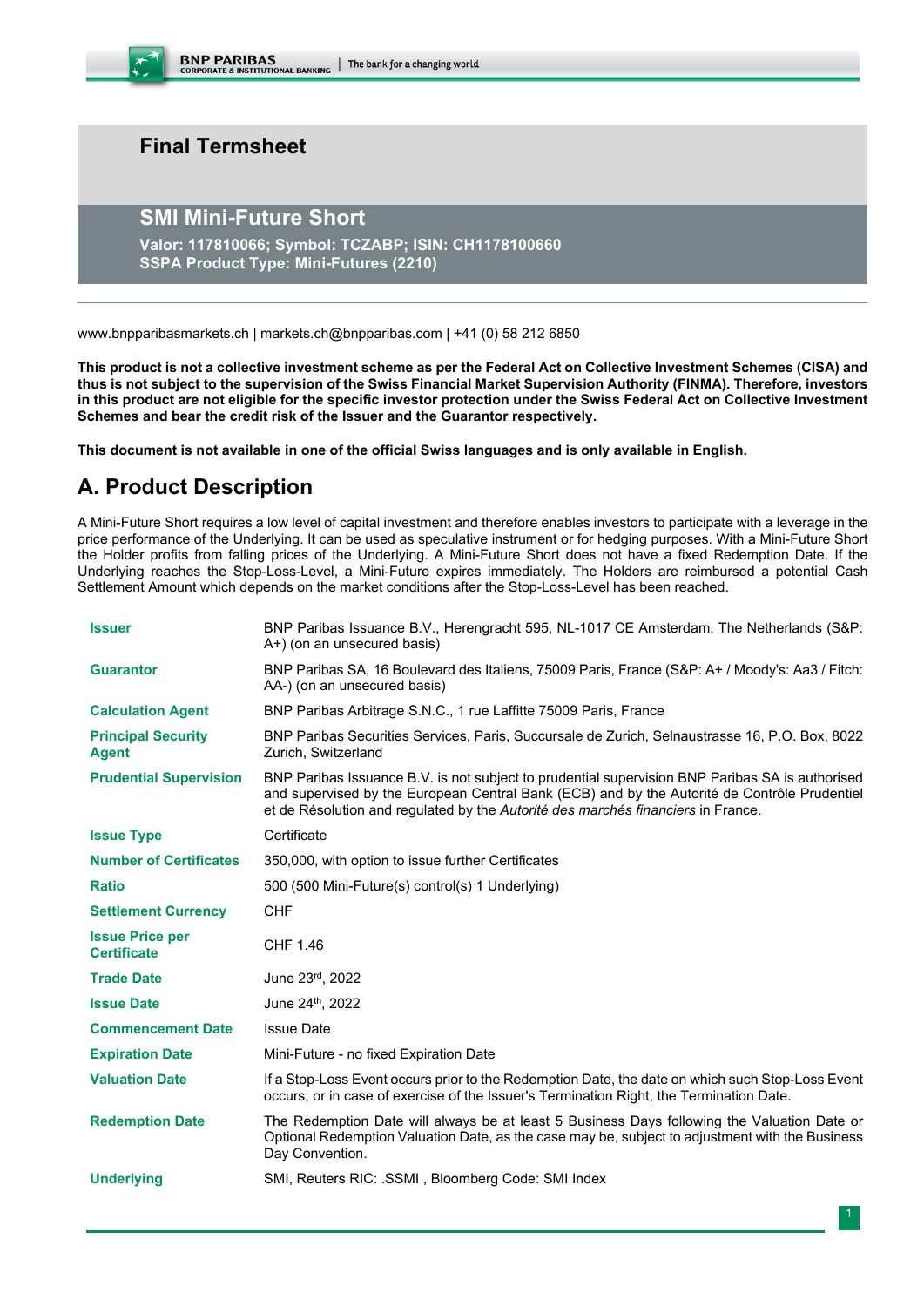

| <b>Dividends</b>                                    | Applicable                                                                                                                                                                                                                                                                                                                             |
|-----------------------------------------------------|----------------------------------------------------------------------------------------------------------------------------------------------------------------------------------------------------------------------------------------------------------------------------------------------------------------------------------------|
| <b>Underlying Currency</b>                          | <b>CHF</b>                                                                                                                                                                                                                                                                                                                             |
| <b>Underlying Exchange</b>                          | SIX Swiss Exchange AG                                                                                                                                                                                                                                                                                                                  |
| <b>Initial Financing Level</b>                      | CHF 11,153.7620                                                                                                                                                                                                                                                                                                                        |
| <b>Initial Leverage</b>                             | 14.31                                                                                                                                                                                                                                                                                                                                  |
| <b>Financing Level</b><br><b>Currency</b>           | <b>CHF</b>                                                                                                                                                                                                                                                                                                                             |
| <b>Financing Level</b><br><b>Rounding Rule</b>      | Downwards to the next 0.0001 unit(s) the Underlying is quoted in                                                                                                                                                                                                                                                                       |
| <b>Initial Stop-Loss-Level</b>                      | CHF 10,940                                                                                                                                                                                                                                                                                                                             |
| <b>Initial Stop-Loss-Buffer</b>                     | 2% of Initial Financing Level                                                                                                                                                                                                                                                                                                          |
| <b>Minimum Stop-Loss-</b><br><b>Buffer</b>          | 0% of Current Financing Level ("CFL")                                                                                                                                                                                                                                                                                                  |
| <b>Maximum Stop-Loss-</b><br><b>Buffer</b>          | 20% of Current Financing Level                                                                                                                                                                                                                                                                                                         |
| <b>Stop-Loss Rounding</b><br><b>Rule</b>            | Downwards to the next 10 unit(s) the Underlying is quoted in                                                                                                                                                                                                                                                                           |
| <b>Initial Financing Spread</b>                     | The initial interest margin is set by the Calculation Agent at 4.50%. The Financing Spread may be<br>revised, at the sole discretion of the Calculation Agent, on each Local Business Day, between 0%<br>and the Maximum Financing Spread.                                                                                             |
| <b>Maximum Financing</b><br><b>Spread</b>           | 5% (the maximum interest margin set by the Calculation Agent)                                                                                                                                                                                                                                                                          |
| <b>Reset Date</b>                                   | The first calendar day in each month or any calendar day                                                                                                                                                                                                                                                                               |
| <b>Current Financing</b><br><b>Spread</b>           | On the Commencement Date, the Initial Financing Spread, thereafter the Current Financing<br>Spread will be an amount up to the Maximum Financing Spread determined by the Calculation<br>Agent on each Reset Date by reference to market conditions.                                                                                   |
| <b>Interbank Rate</b>                               | The Interbank Rate which appears on Reuters screen page SARON.S. If the appropriate rate fails<br>to appear on Reuters screen page on time, then the Calculation Agent will determine the rate by<br>reference to such sources as the Calculation Agent may determine acting in good faith and in a<br>commercially reasonable manner. |
| <b>Interbank Rate 2</b>                             | Not Applicable                                                                                                                                                                                                                                                                                                                         |
| <b>Current Financing Level</b>                      | The CFL means, in respect of a calendar day $(dayi)$ , an amount calculated as follows:                                                                                                                                                                                                                                                |
|                                                     | $CFL_t = CFL_{t-1} * (1 + FinancingRate_{t-1})^{1/360}$ - Dividend Adjustment Amount                                                                                                                                                                                                                                                   |
|                                                     | $CFL_t$<br>Current Financing Level applicable on dayt                                                                                                                                                                                                                                                                                  |
|                                                     | $CFLt-1$<br>Current Financing Level applicable on day <sub>t-1</sub><br>Financing<br>Interbank Rate minus the Current Financing Spread on day <sub>t-1</sub> .                                                                                                                                                                         |
|                                                     | $Rate_{t-1}$<br><b>Dividend</b><br>In respect of an Ex-Dividend Date, an amount determined by the Calculation<br>Adjustment<br>Agent net of applicable taxes and other deductions<br>Amount                                                                                                                                            |
| <b>Holder's Put Option</b>                          | Holders are entitled to exercise their option to redeem their Mini-Future, provided that the Issuer<br>has not previously exercised its right of termination, by giving not less than 30 calendar days notice<br>prior to the scheduled Optional Redemption Valuation Date.                                                            |
| <b>Optional Redemption</b><br><b>Valuation Date</b> | The last Relevant Business Day of March each year, commencing one year after the<br>Commencement Date.                                                                                                                                                                                                                                 |
| <b>Issuer's Termination</b><br><b>Right</b>         | The Issuer has the option, commencing one day after the Commencement Date, to redeem all of<br>the Mini-Futures at the Cash Settlement Amount by giving at least ten (10) Relevant Business<br>Days notice specifying the Termination Date.                                                                                            |
| <b>Termination Date</b>                             | The date specified as such by the Issuer in the notice notifying the Holders that the Issuer wishes<br>to redeem early the Mini-Futures.                                                                                                                                                                                               |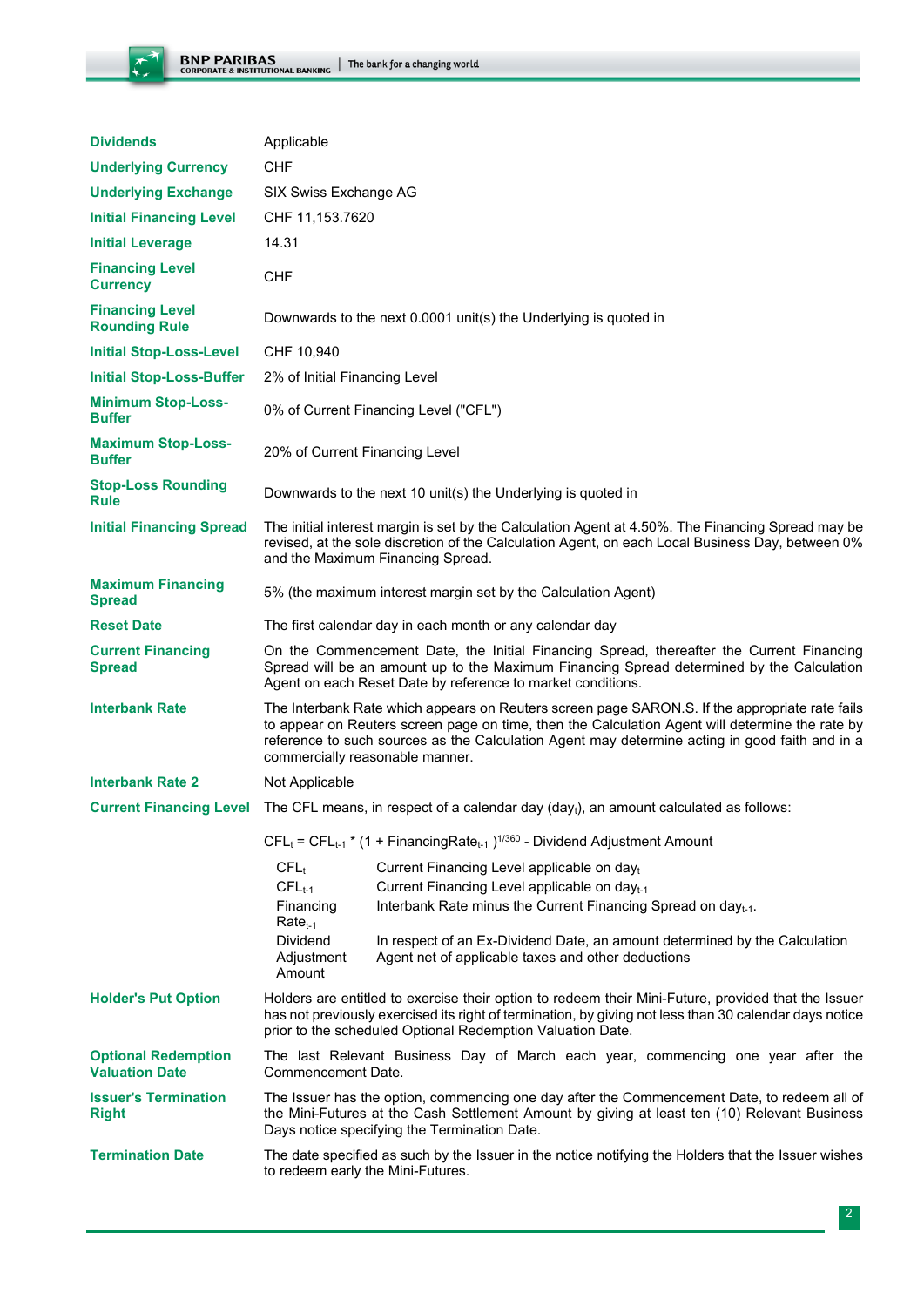| <b>Current Stop-Loss-</b><br>Level                                                    | On the Commencement Date, the Initial Stop-Loss-Level, and on each Reset Date thereafter, an<br>amount determined by the Calculation Agent in accordance with the following formula:                                                                                                                                                                                                  |
|---------------------------------------------------------------------------------------|---------------------------------------------------------------------------------------------------------------------------------------------------------------------------------------------------------------------------------------------------------------------------------------------------------------------------------------------------------------------------------------|
|                                                                                       | Current Financing Level - Current Stop-Loss-Buffer                                                                                                                                                                                                                                                                                                                                    |
|                                                                                       | Rounded downwards in accordance with the Stop-Loss Rounding Rule.                                                                                                                                                                                                                                                                                                                     |
| <b>Current Stop-Loss-</b><br><b>Buffer</b>                                            | The Current Stop-Loss-Buffer will be an amount selected by the Calculation Agent on each Reset<br>Date by reference to market conditions (including market volatility) at/or between the Minimum<br>Stop-Loss-Buffer and the Maximum Stop-Loss-Buffer.                                                                                                                                |
| <b>Stop-Loss Event</b>                                                                | The Mini-Futures will terminate automatically if, at any time during the opening hours of the<br>Underlying Exchange on any Relevant Business Day from and including the Commencement<br>Date, the value of the Underlying is equal to or greater than the Current Stop-Loss-Level. A Stop-<br>Loss Event will override both an Issuer's Termination Right and a Holder's Put Option. |
| <b>Stop-Loss Termination</b><br><b>Reference Price</b>                                | A fair value price for the Underlying as determined by the Calculation Agent on a best effort basis<br>during a reasonable period following the Stop-Loss Event.                                                                                                                                                                                                                      |
| <b>Final Reference Price</b>                                                          | In case of Holder's Put Option and Issuer's Termination, the official closing level of the Underlying<br>at the Valuation Time on the Optional Redemption Valuation Date or the Termination Date, as the<br>case may be. In case of a Stop-Loss Event, the Stop-Loss Termination Reference Price.                                                                                     |
| <b>Valuation Time</b>                                                                 | The time with reference to which the index sponsor calculates and publishes the official closing<br>level of the Underlying.                                                                                                                                                                                                                                                          |
| <b>Cash Settlement</b><br><b>Amount</b>                                               | In case of the occurrence of a Stop-Loss Event, or in case of the exercise of Holder's Put Option<br>or in case of exercise of the Issuer's Termination Right, the Holder shall receive on the Redemption<br>Date, in respect of each Certificate, a Cash Settlement Amount in the Settlement Currency<br>calculated in accordance with the following formula:                        |
|                                                                                       | Max [0; (Current Financing Level - Final Reference Price) / Ratio ]                                                                                                                                                                                                                                                                                                                   |
| <b>Futures or Options</b><br><b>Exchange</b>                                          | Eurex                                                                                                                                                                                                                                                                                                                                                                                 |
| <b>Local Business Day</b><br><b>Centre</b>                                            | Zurich                                                                                                                                                                                                                                                                                                                                                                                |
| <b>Relevant Business Day</b>                                                          | Exchange Business Day                                                                                                                                                                                                                                                                                                                                                                 |
| <b>Business Day</b><br><b>Convention</b>                                              | <b>Following Business Day</b>                                                                                                                                                                                                                                                                                                                                                         |
| <b>Payment Business</b><br><b>Days</b>                                                | Zurich                                                                                                                                                                                                                                                                                                                                                                                |
| <b>Governing Law</b>                                                                  | <b>French law</b>                                                                                                                                                                                                                                                                                                                                                                     |
| <b>Jurisdiction</b>                                                                   | The jurisdiction of the Paris Court of Appeal (Cour d'Appel de Paris)                                                                                                                                                                                                                                                                                                                 |
| <b>Security</b>                                                                       | Guarantee of Guarantor, subject to French law and jurisdiction of the Paris Court of Appeal<br>(Cour d'Appel de Paris)                                                                                                                                                                                                                                                                |
| <b>Listing</b>                                                                        | Will be applied for on SIX Swiss Exchange Ltd.                                                                                                                                                                                                                                                                                                                                        |
| <b>Swiss Offering</b>                                                                 | The Certificates qualify for distribution to non-qualified investors in Switzerland                                                                                                                                                                                                                                                                                                   |
| <b>Fees</b>                                                                           | Not applicable (included in the Financing Spread)                                                                                                                                                                                                                                                                                                                                     |
| <b>Distribution Fees</b>                                                              | None are paid                                                                                                                                                                                                                                                                                                                                                                         |
| <b>Relevant Clearing</b><br><b>System / Form</b>                                      |                                                                                                                                                                                                                                                                                                                                                                                       |
|                                                                                       | SIX SIS Ltd. / Uncertificated Securities                                                                                                                                                                                                                                                                                                                                              |
| <b>Minimum Investment,</b><br><b>Minimum Trading Size,</b><br><b>Minimum Exercise</b> | 1 Certificate and multiples of 1 thereafter                                                                                                                                                                                                                                                                                                                                           |

effect. Prospective purchasers of the product should consult their own tax advisers concerning the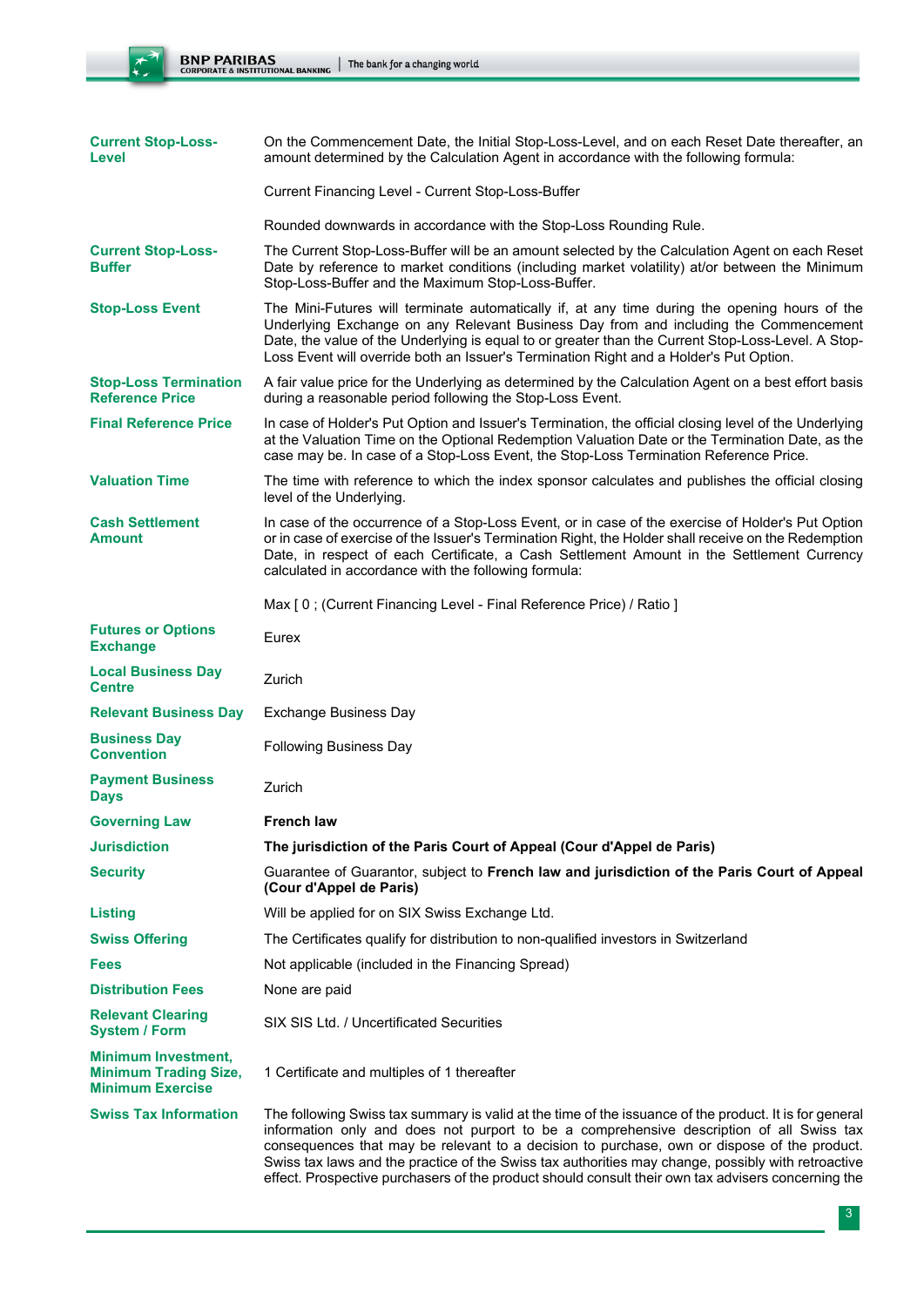tax consequences of purchasing, holding and disposing of the product in the light of their particular circumstances.

**Withholding tax and stamp duty** The product is not subject to Swiss withholding tax. This product is not a taxable security for Swiss stamp duty purposes. Therefore, the issuance and secondary market transactions of the product are not subject to Swiss stamp duty.

**Swiss Income Tax** Please note that the following income tax treatment is only applicable for private investors with tax domicile in Switzerland, holding the product as part of their private assets in a tax perspective.

> The leverage of this product is more than four at issuance. Therefore, this product should be treated as a future contract for Swiss tax purposes. Any profits/returns realized during the term of the product or at redemption are in principle not subject to the Federal Direct Tax ("Direkte Bundessteuer") as they are considered as tax exempt capital gains. The cantonal and communal income tax treatment can differ from the tax treatment for the Federal Direct Tax. However, in general the tax treatments correspond.

**Automatic Exchange of Information in Tax Matters** Switzerland has implemented the Automatic Exchange of Information in Tax Matters ("*AEOI*") as of 1st January 2017 with the EU and various other countries and is negotiating the introduction of the AEOI with further countries. The website "www.sif.admin.ch" provides an overview of all partner states Switzerland has signed an agreement for the introduction of the AEOI. In this context the EU Savings Tax for Swiss paying agents and the Final Withholding Tax with UK and Austria have been repealed as from 1st January 2017.

# **B. Prospects for Profits and Losses**

# **Market expectation**

A Mini-Future Short offers the possibility to benefit from changes in the prices of the Underlying with a leverage effect. Investors in a Mini-Future Short expect the Underlying price to fall.

#### **Risk tolerance**

Due to the leverage effect, the value of the Mini-Future Short will fluctuate more than the value of the Underlying. An investment in a Mini-Future Short therefore bears a higher risk than a direct one to one short investment in the Underlying. Investors in this product should be experienced investors being familiar with derivative products, leverage and the Underlying. Investors are willing to take a higher risk compared with a direct one to one short investment in the Underlying in order to achieve a higher profit potential.

# **Profits potential**

A Mini-Future Short benefits disproportionately from a negative price performance of the Underlying. The profit potential for a Mini-Future Short is limited given the Underlying cannot go below zero.

# **Loss potential**

Holders may lose some or all of their invested capital but the maximum loss is limited to the initial capital invested. If the Underlying does not move, a Mini-Future Shortcan lose value over time if the interest margin set by the Issuer is greater than the interest earned from the short position. A Mini-Future Short has no fixed maturity, but it terminates automatically if the Underlying price reaches or goes above the Stop-Loss-Level and is then redeemed as determined by the Calculation Agent by reference to unwinding of the hedging position on a best effort basis. The Stop-Loss-Level is adjusted periodically.

The risk for an investment in a Mini-Future Short, which is significantly greater than it would be for a direct one to one short investment, is based not only on the leverage effect, but also on the occurrence of a Stop-Loss Event. Please also review the Early Redemption and Issuer and Guarantor Risk factors below.

# **C. Significant Risks for Investors**

# **General**

An investment in the Certificates involves a high degree of risk, which may include, among others, price risks associated with the Underlying(s), interest rate, foreign exchange, market, time value and political risks.

Potential investors must have the knowledge and experience necessary to enable them to evaluate the risks and merits of an investment in the Certificates. Prospective investors should determine, based on their own independent review and such professional advice (including, without limitation, tax, accounting, credit, legal and regulatory advice) as they deem appropriate under the circumstances, that the acquisition and holding of the Certificates (i) is fully consistent with their financial needs,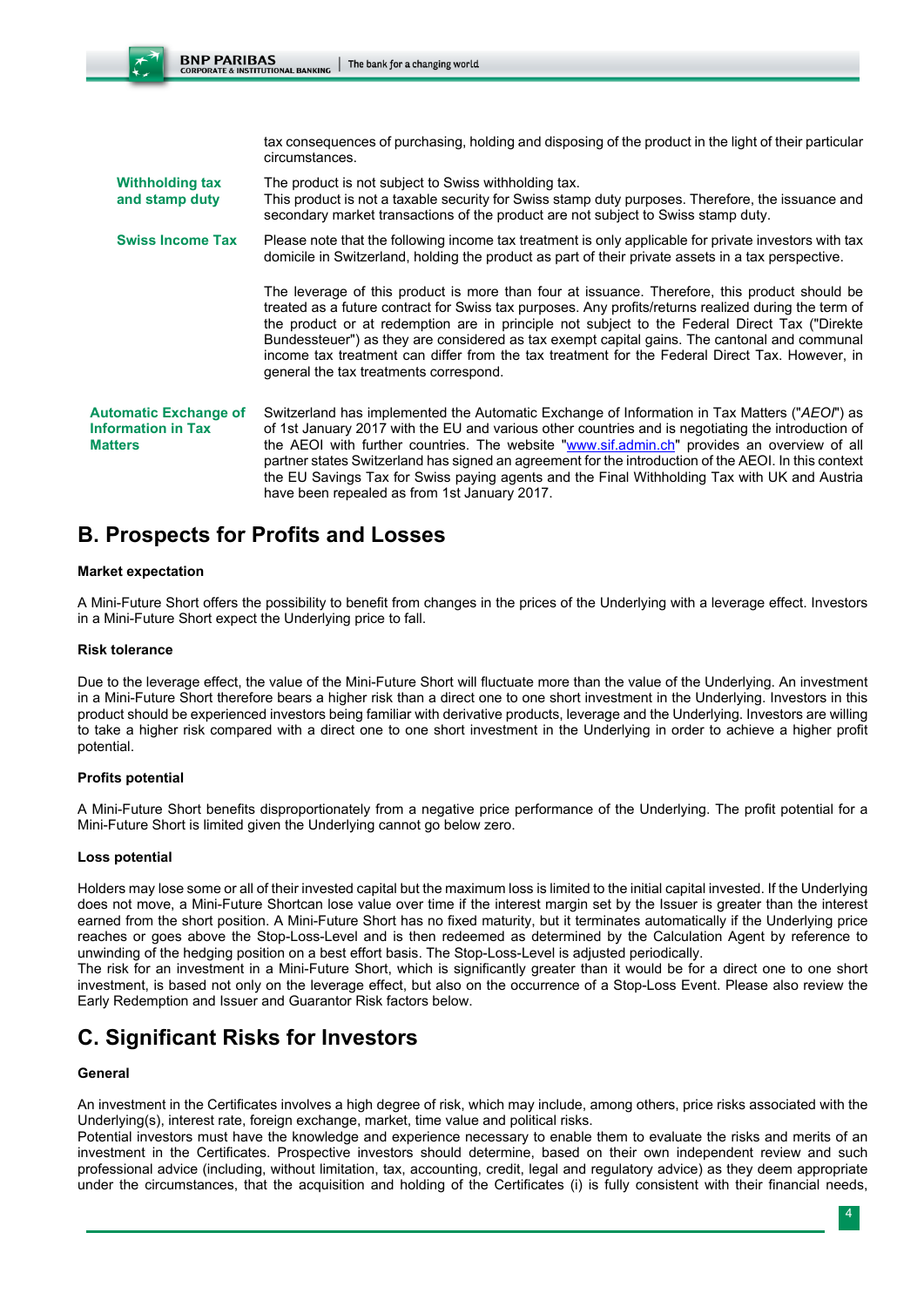objectives and condition, (ii) complies and is fully consistent with all investment policies, guidelines and restrictions applicable to them and (iii) is a fit, proper and suitable investment for them, notwithstanding the clear and substantial risks inherent in investing in or holding the Certificates. In making such determination, an investor should consider carefully all the information set forth in the Final Terms and the Base Prospectus.

# **No Capital Protection**

The Certificates are not capital protected at any time. There is a risk of partial or total capital loss, and therefore an investment in the Certificates is highly speculative, involving significant risk, including the possible loss of the amount invested, and should therefore only be considered by persons who can afford a loss of their entire investment.

# **Index Linked Risks**

An investment in Certificates linked to an Index entails significant risks not associated with an investment in a conventional debt security. On redemption Holders will receive an amount determined by reference to the value of the Underlying and the leverage. Potential investors should take advice accordingly. The movements in the level of an index may be subject to significant fluctuations that may or may not correlate with other indices, changes in interest rates or currencies and the timing of changes in the relevant level of the index may affect the actual return to Holders, even if the average level of the index is consistent with their expectations.

# **Early Redemption**

The Terms and Conditions in the Base Prospectus provide for early redemption on the occurrence of force majeure, illegality and certain other events affecting the Underlying and/or the hedge, whereupon the Calculation Agent shall calculate the fair market value of each Certificate less the cost to the Issuer and/or its affiliates of unwinding any underlying related hedging arrangements, all as determined by the Calculation Agent in its sole and absolute discretion. Payment will be made in such manner as shall be notified to Holders in accordance with Condition 10 of the Certificates as set out in the Base Prospectus.

The amount that Holders receive as a consequence of such early redemption may be less than the initial capital invested per Certificate and even zero. Holders who choose to reinvest monies received as a consequence of early redemption of the Certificates may be able to do so only in securities with a lower yield than the redeemed Certificates.

#### **Issuer and Guarantor Risk**

Certificates are unsecured obligations: The Certificates retention of value is dependent not only on the development of the value of the Underlying(s), but also the creditworthiness of the Issuer and the Guarantor, which may change over the term of the product. The Certificates are direct unsecured obligations of the Issuer and will rank pari passu with all other direct unsecured obligations of the Issuer. The obligations of the Guarantor under the Guarantee are unsecured obligations of the Guarantor and will rank pari passu with all its other present and future unsecured obligations, subject as may from time to time be mandatory under French law.

In addition, the Issuer's and the Guarantor's ability to fulfil their obligations under the Certificates may be affected by certain other factors, including liquidity risks, market risks, credit risks, cross-border and foreign exchange risks, operational risks, legal and regulatory risks and competition risks.

# **Secondary Market Risks**

Under normal market conditions, the market maker appointed by the Issuer intends but is not obliged to maintain a secondary market on a regular basis throughout the life of the product. Neither the Issuer nor the Guarantor nor the market maker appointed by the Issuer is under any obligation to provide bid- or ask-prices for a specific order or volume and there is no commitment on a specific liquidity or on a specific market making spread. Hence investors cannot rely on being able to purchase or sell the product on a specific date or at a specific price.

# **Market Risk**

The market value of, and expected return on, the Certificates may be influenced by a number of factors, some or all of which may be unpredictable (and which may offset or magnify each other), such as (i) the development of the value of the Underlying(s) (ii) economic, financial, political and regulatory or judicial events that affect the Issuer, the Guarantor, the Underlying(s) or financial markets generally, (iii) interest and yield rates in the markets generally, (iv) the time remaining until the Redemption Date and (vi) the creditworthiness of the Issuer and the Guarantor.

# **Additional Risks**

In addition, investors should read the section in the Base Prospectus entitled 'Risk Factors'.

# **Legal Notice**

# **Product documentation**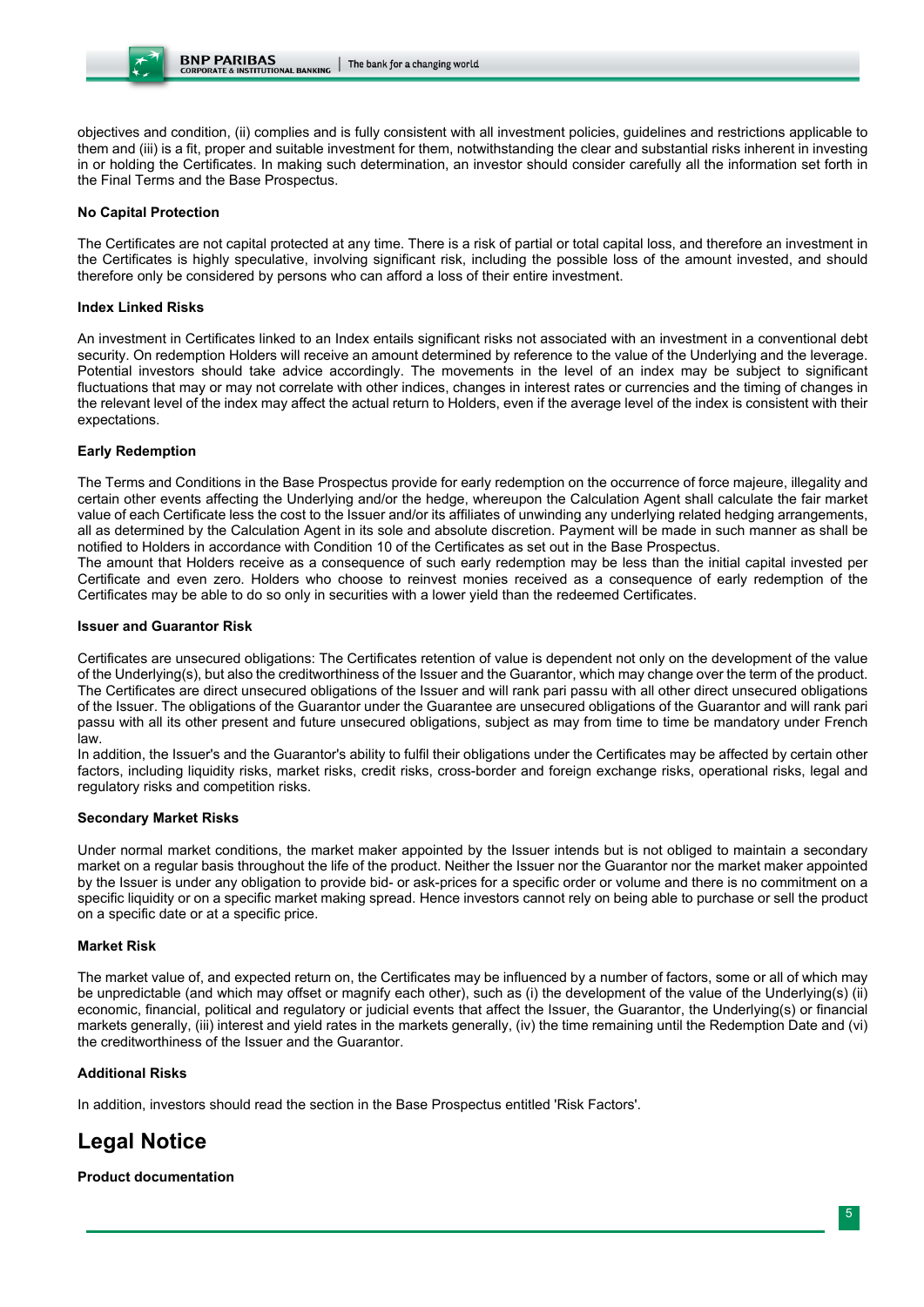This Termsheet is for information purposes only and is only a summary of the key terms of the product. It is not a prospectus within the meaning of Articles 652a and 1156 of the Swiss Code of Obligations. This Termsheet is not an offer to buy the securities described herein. The Final Termsheet shall include the information required for a definitive simplified prospectus pursuant to former Article 5 CISA, taking into consideration article 95 of the Federal Act on Financial Services (FinSA) and article 111 of the Ordinance on Financial Services (FinSO), and will be available no later than on the Commencement Date. Reference should always be made to the base prospectus dated 24 September 2021, as supplemented from time to time (the "**Base Prospectus**"), which shall be read together with the Final Terms, which together contain the only legally binding terms and conditions and other information related to this product. The Base Prospectus, the Final Terms and the Termsheet can be obtained free of charge from: BNP Paribas Securities Services, Paris, Succursale de Zurich. Written or oral requests for such documents should be directed to the BNP Paribas Securities Services, Paris, Succursale de Zurich, Selnaustrasse 16, P.O. Box, 8022 Zurich, Switzerland or may be obtained by telephone (+41 58 212 6394). In addition, copies of any documents incorporated by reference will be made available, along with the Base Prospectus, for viewing on the website of BNP Paribas at the following address: www.bnpparibasmarkets.ch or any other website specified in the applicable Final Terms.

# **Publication**

If there are any unforeseen changes to the conditions for the securities (the "**Securities**") during their term, these will be notified to the holders of the Securities ("**Holders**") in accordance with the Terms and Conditions. All notifications to Holders concerning the products and adjustments to the product terms are published through the online information system of SIX Swiss Exchange, by publishing on the SIX Swiss Exchange's website (www.ser-ag.com) as provided for in the rules of SIX Swiss Exchange. In addition, any such notice may be published in any other manner provided by the rules of the SIX Swiss Exchange.

#### **Important Information**

BNP Paribas is not providing the recipients of this document with any investment advice or recommendation to enter into any potential transaction.

This document should be read together with the Base Prospectus for the Securities and the applicable Final Terms for the Securities (when available) and these documents prevail over any prior communications or materials relating to the terms of the Securities. Potential investors should carefully read the sections headed "Risk Factors" in the Base Prospectus and the Final Terms for a full description of the potential risks associated with the Securities, and "Offering and Sale", for certain limitations on the purchase and onward sales of the Securities.

Any reference to an Issue Price in this document is not necessarily an expression of the market value of the Securities. Actual prices will depend on market conditions at the time the transaction is concluded. You should conduct your own independent analysis or seek independent advice as to any market value of the Securities. Please note that there can be conflicts of interests between BNP Paribas and potential investors (see below) and BNP Paribas can therefore not assume any responsibility for the financial consequences of your investment decision, which must be independent. BNP Paribas requires that you undertake your own independent due diligence and avail yourself of your own advisors in order to assess the suitability of the Securities in relation to your own financial objectives. Accordingly, if you decide to purchase the Securities, you will be deemed to understand and accept the terms, conditions and risks associated with the Securities. You will also be deemed to act for your own account, to have made your own independent decision to purchase the Securities and to declare that such transaction is appropriate for you based upon your own judgment the advice from such advisers as you have deemed necessary to consult.

Each Holder shall also be deemed to assume and be responsible for any and all taxes of any jurisdiction or governmental or regulatory authority and should consult their own tax advisers in this respect. You should note and assess for the purposes of any investment decision that members of the BNP Paribas group may face possible conflicts of interest in connection with certain duties under the Securities, such as trading in an underlying for their own account or for the account of others, receiving fees in a number of capacities or taking market views which are not consistent with the objective of the Securities.

No action has been or will be taken in any other jurisdiction than Switzerland that would, or is intended to permit a public offering of the Securities.

Investors should note that BNP Paribas acting as Guarantor is licensed as a credit institution in France and as such is subject to the new resolution regime introduced by the EU Bank Recovery and Resolution Directive of 15 May 2014. This new regulation, among others, gives resolution authorities the power to amend the key terms of the Guarantee, to reduce the amounts payable by the Guarantor under the terms of the Guarantee (including a reduction to zero) and convert the amounts due under the Guarantee into shares or other securities. You may not be able to recover all or even part of the amount due under the Certificates (if any) from the Guarantor under the Guarantee or you may receive a different security issued by the Guarantor (or another person) in place of the amount (if any) due to you under the Certificates by the Issuer, which may be worth significantly less than the amount due to you under the Certificates at expiry.

#### **Selling Restrictions**

As further set out in the Base Prospectus, the Securities may not be offered or sold in the United States or to U.S. persons at any time (as defined in regulation S under the U.S. Securities Act of 1933 or the U.S. internal revenue code). The Securities have not been and will not be registered under the U.S. Securities Act of 1933, as amended, or the securities laws of any state in the United States, and are subject to U.S. tax requirements. In purchasing the Securities you represent and warrant that you are neither located in the United States nor a U.S. person and that you are not purchasing for the account or benefit of any such person. The Securities may not be offered, sold, transferred or delivered without compliance with all applicable securities laws and regulations.